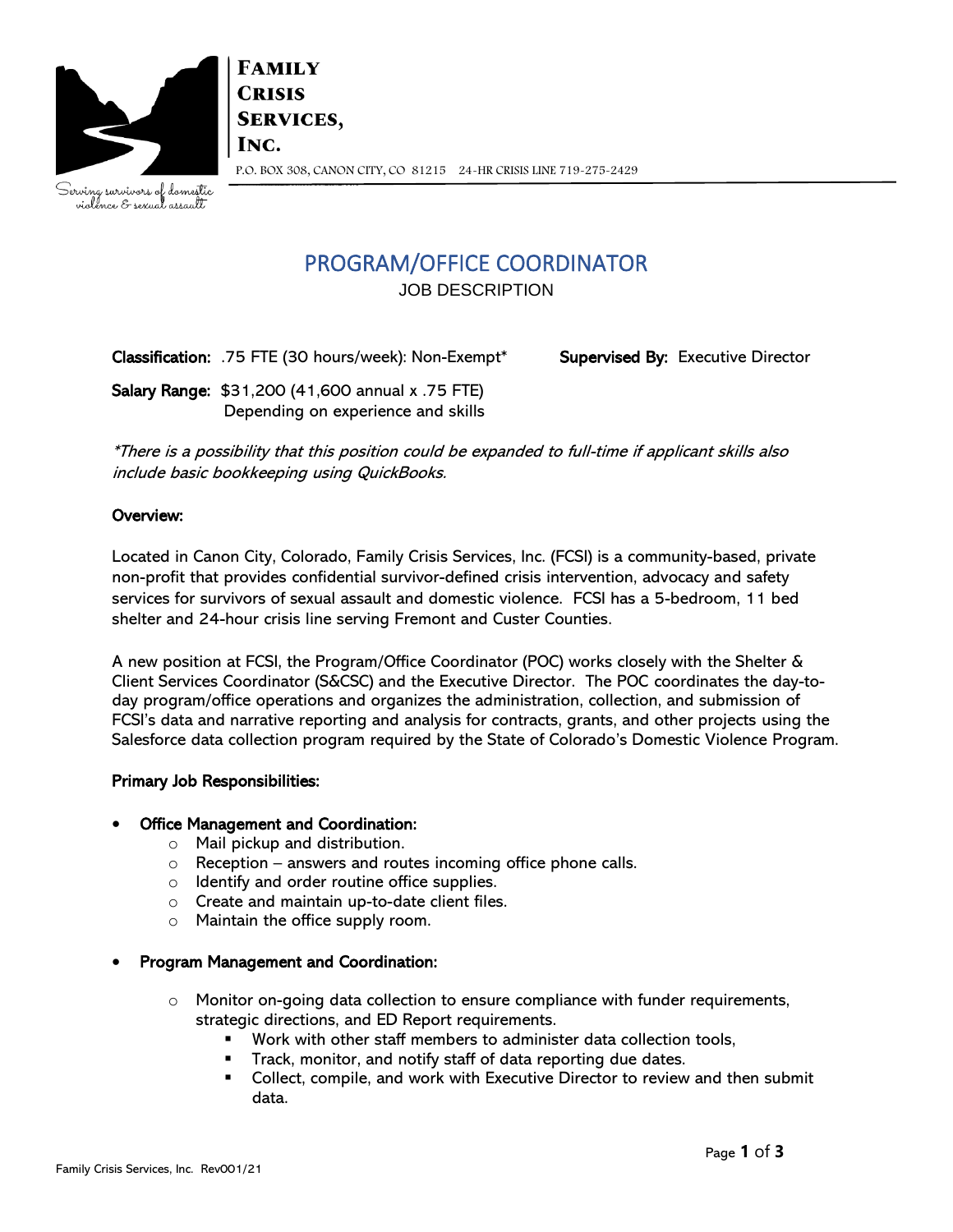- Produce new Salesforce reports that meet specific technical requirements of housing funders (ESG and HUD).
- $\circ$  Provide support to the ED and other staff toward grant management, including assistance with administrative tasks around report writing; contract processing; submission of grant adjustment notices; maintenance of electronic and paper grant files; and other tasks as needed.
- $\circ$  Generate additional service user/activity analysis as needed by program, executive, and/or development staff.

#### Required Qualifications:

- Three years of related educational or work experience with data collection and quality control for service programs.
- Capacity to analyze complex data, including building database queries/reports.
- Computer skills: comfortable with Office 365 applications including SharePoint and OneDrive collaborations and storage, PowerPoint, and Outlook calendar.
- Experience generating complex aggregate data reports.
- Valid driver's license.
- Flexible work schedule to include after-hours and occasional weekends as needed.
- Excellent interpersonal and communication, organizational, and writing skills.

Preferred Qualifications (not required but viewed favorably)

- Experience with Salesforce.
- Advanced knowledge of Excel (formulas, pivot tables, etc.) and Microsoft Office.
- Strong writing, editing, and analytic skills, including ability to synthesize complex data and narrative into concise, compelling reports
- In-depth knowledge of, and alignment with, the battered women's justice movement perspectives on abusers, abused and at-risk women, youth, and children, and progressive movements to end domestic violence.

Other Responsibilities: May include evening, weekend hours, and in-state and out-of- state travel. The information presented indicates the general nature and level of work expected of employees in this position. It is not designed to contain, nor to be interpreted as, a comprehensive inventory of all duties, responsibilities, qualifications and objectives required of employees assigned to this job. Therefore, other duties may be assigned by the Executive Director.

Family Crisis Services is an equal opportunity and affirmative action employer and supports the principles and philosophy of equal opportunity of all qualified persons, regardless of age, race, gender, gender identity, sexual orientation, creed, national origin, disability, veteran status or any other protected category pursuant to applicable federal state or local law and commits to policies and practices that assure that all employees are accorded equal opportunity for employment,